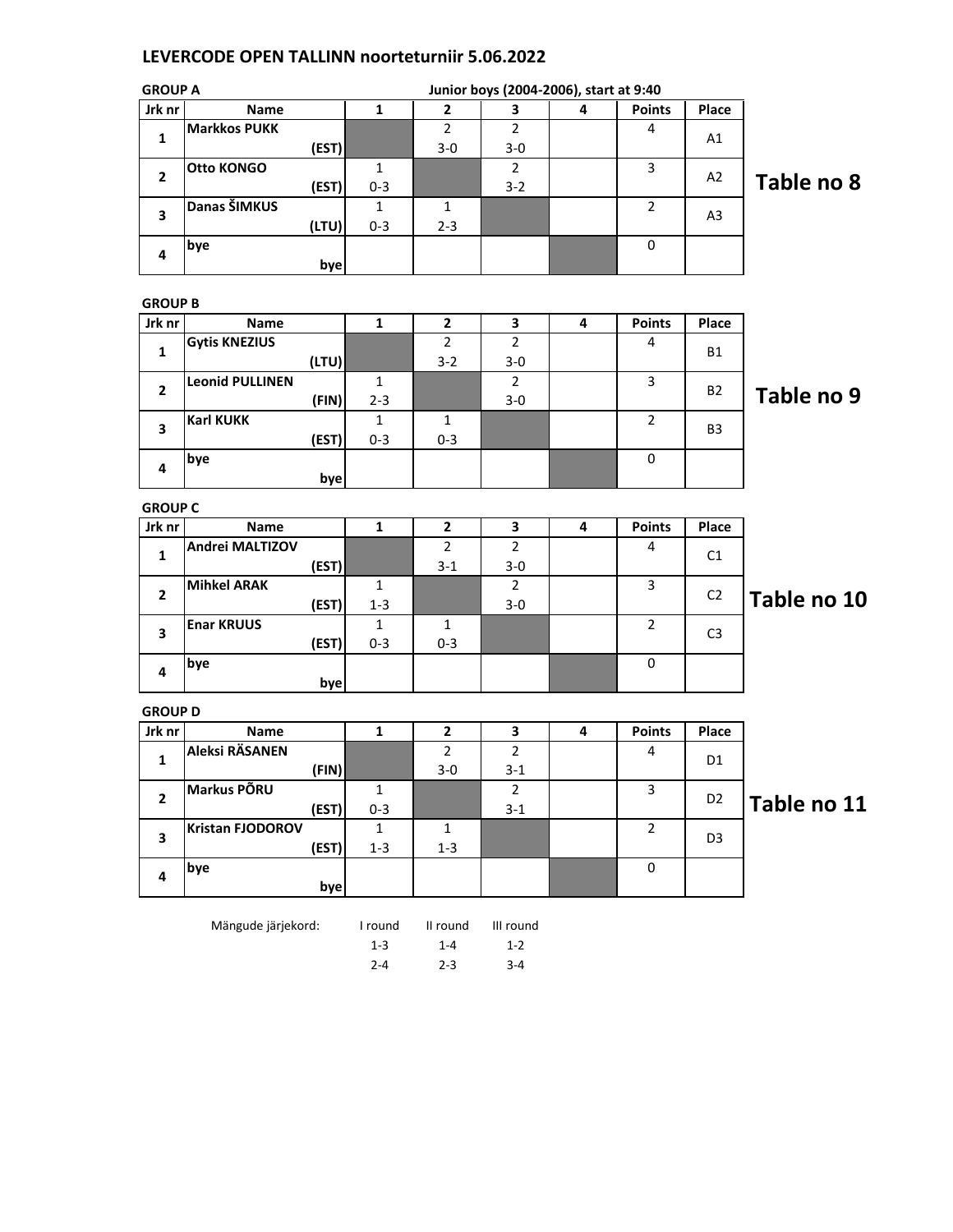MÄNGUD/GAMES:

|         | <b>Group A</b>       |                   | 1. game  | 2. game  | 3. game  | 4. game  | 5. game  | Result |
|---------|----------------------|-------------------|----------|----------|----------|----------|----------|--------|
| $1 - 3$ | <b>Markkos PUKK</b>  | Danas ŠIMKUS      | $11-6$   | $11-9$   | $11 - 8$ |          |          | $3-0$  |
| $2 - 4$ | <b>Otto KONGO</b>    | lbve              |          |          |          |          |          |        |
| $1 - 4$ | <b>IMarkkos PUKK</b> | lbve              |          |          |          |          |          |        |
| $2 - 3$ | <b>Otto KONGO</b>    | Danas ŠIMKUS      | $8 - 11$ | $7 - 11$ | $11 - 7$ | $11 - 8$ | $11 - 7$ | $3-2$  |
| $1 - 2$ | <b>Markkos PUKK</b>  | <b>Otto KONGO</b> | $11 - 2$ | $11-9$   | $11 - 6$ |          |          | $3-0$  |
| $3 - 4$ | Danas ŠIMKUS         | <b>lbye</b>       |          |          |          |          |          |        |

|         | <b>Group B</b>         |                        | 1. game  | 2. game  | 3. game  | 4. game   | 5. game  | <b>Result</b> |
|---------|------------------------|------------------------|----------|----------|----------|-----------|----------|---------------|
| $1 - 3$ | <b>Gytis KNEZIUS</b>   | <b>Karl KUKK</b>       | $11-9$   | $11 - 6$ | $11 - 8$ |           |          | $3-0$         |
| $2 - 4$ | <b>Leonid PULLINEN</b> | bye                    |          |          |          |           |          |               |
| $1 - 4$ | <b>Gytis KNEZIUS</b>   | lbve                   |          |          |          |           |          |               |
| $2 - 3$ | <b>Leonid PULLINEN</b> | <b>Karl KUKK</b>       | $11-6$   | $11 - 5$ | $11 - 6$ |           |          | $3 - 0$       |
| $1 - 2$ | <b>Gytis KNEZIUS</b>   | <b>Leonid PULLINEN</b> | $11 - 7$ | $11 - 7$ | $8 - 11$ | $13 - 15$ | $11 - 7$ | $3 - 2$       |
| $3 - 4$ | <b>Karl KUKK</b>       | bye                    |          |          |          |           |          |               |

|         | <b>Group C</b>         |                    | 1. game  | 2. game   | 3. game  | 4. game  | 5. game | <b>Result</b> |
|---------|------------------------|--------------------|----------|-----------|----------|----------|---------|---------------|
| $1 - 3$ | Andrei MALTIZOV        | <b>Enar KRUUS</b>  | $11 - 1$ | $11 - 1$  | $11 - 3$ |          |         | $3 - 0$       |
| $2 - 4$ | <b>Mihkel ARAK</b>     | lbve               |          |           |          |          |         |               |
| $1 - 4$ | <b>Andrei MALTIZOV</b> | <b>b</b> ve        |          |           |          |          |         |               |
| $2 - 3$ | <b>Mihkel ARAK</b>     | <b>Enar KRUUS</b>  | $11-9$   | $11 - 2$  | $11 - 5$ |          |         | $3 - 0$       |
| $1 - 2$ | <b>Andrei MALTIZOV</b> | <b>Mihkel ARAK</b> | 13-11    | $13 - 11$ | $9 - 11$ | $11 - 4$ |         | $3 - 1$       |
| $3 - 4$ | <b>Enar KRUUS</b>      | bye                |          |           |          |          |         |               |

|         | <b>Group D</b>          |                         | 1. game  | 2. game  | 3. game  | 4. game   | 5. game | <b>Result</b> |
|---------|-------------------------|-------------------------|----------|----------|----------|-----------|---------|---------------|
| $1 - 3$ | Aleksi RÄSANEN          | <b>Kristan FJODOROV</b> | $11 - 4$ | $11 - 4$ | $6 - 11$ | $11 - 4$  |         | $3-1$         |
| $2 - 4$ | <b>Markus PÕRU</b>      | bye                     |          |          |          |           |         |               |
| $1 - 4$ | Aleksi RÄSANEN          | lbve                    |          |          |          |           |         |               |
| $2 - 3$ | <b>Markus PÕRU</b>      | <b>Kristan FJODOROV</b> | $11-9$   | $8 - 11$ | $11 - 8$ | $13 - 11$ |         | $3 - 1$       |
| $1 - 2$ | Aleksi RÄSANEN          | <b>Markus PÕRU</b>      | $11 - 7$ | $11-9$   | $11 - 6$ |           |         | $3 - 0$       |
| $3 - 4$ | <b>Kristan FJODOROV</b> | lbve                    |          |          |          |           |         |               |